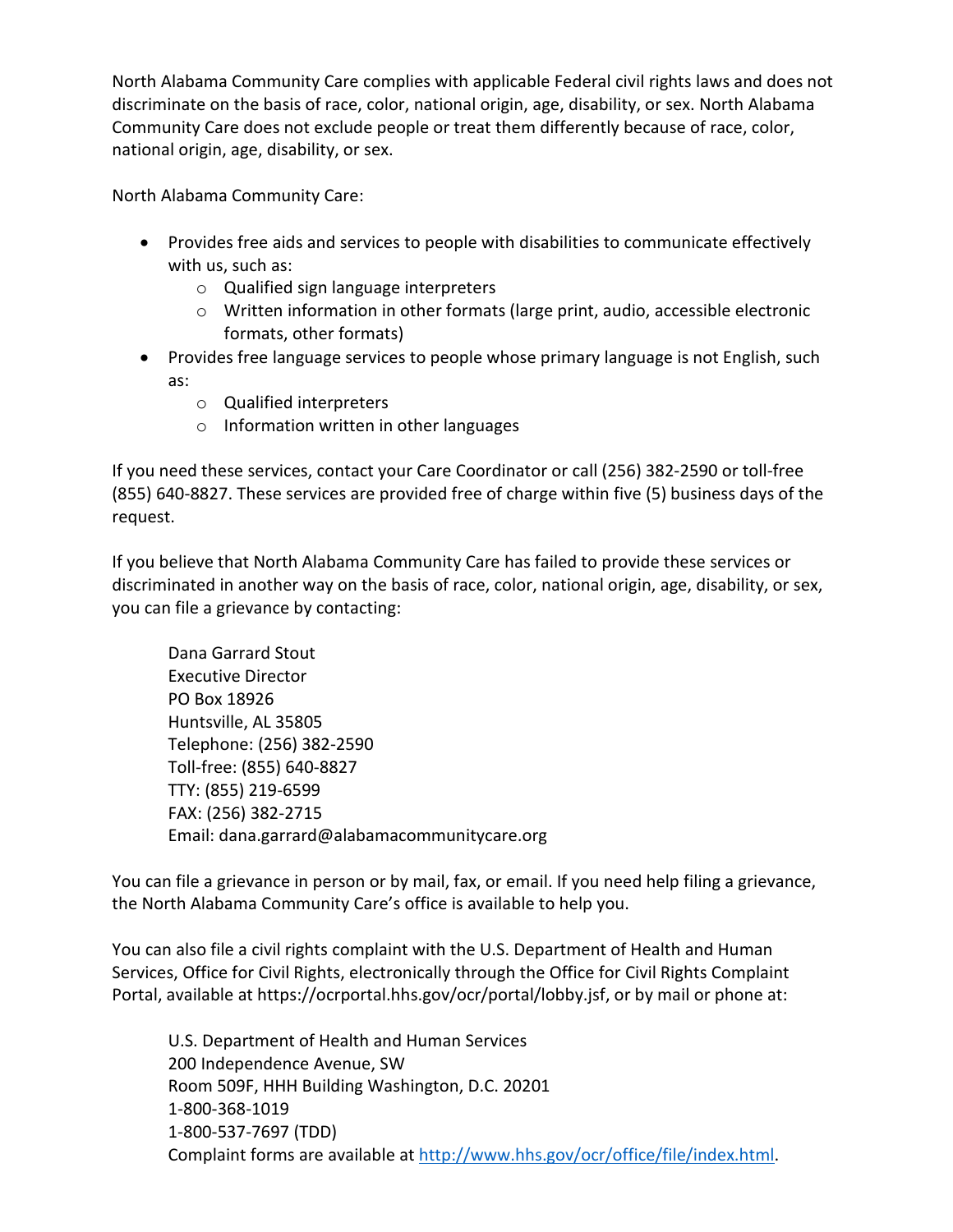# **Language Assistance**

ATTENTION: Language assistance services are available to you free of charge. Call (855) 640-8827 (TTY: (855) 219-6599).

#### **English - LARGE PRINT**

# ATTENTION: Language assistance services are available to you free of charge. Call (855) 640-8827 (TTY: (855) 219-6599).

#### **Spanish - Español**

ATENCIÓN: si habla español, tiene a su disposición servicios gratuitos de asistencia lingüística. Llame al (855) 640-8827 (TTY: (855) 219-6599).

#### **Chinese** 中文

注意:如果您使用繁體中文,您可以免費獲得語言援助服務。請致電(855) 640-8827 (TTY: (855) 219-6599).。

#### **Korean 한국어**

주의: 한국어를 사용하시는 경우, 언어 지원 서비스를 무료로 이용하실 수 있습니다. 注意:如果您使用繁體中文,您可以免費獲得語言援助服務。請致電(855) 640-8827 (TTY: (855) 219-6599).。 번으로 전화해 주십시오.

#### **Tiếng Việt (Vietnamese)**

CHÚ Ý: Nếu bạn nói Tiếng Việt, có các dịch vụ hỗ trợ ngôn ngữ miễn phí dành cho bạn. Gọi số (855) 640-8827 (TTY: (855) 219-6599).

#### **(Arabic (الع���ة**

ملحوظة: إذا كنت تتحدث اذكر اللغة، فإن خدمات المساعدة اللغوية تتوافر لك بالمجان. اتصل برقم (855) 640-8827 (رقم هاتف الصم والبكم: (855) -219 6599).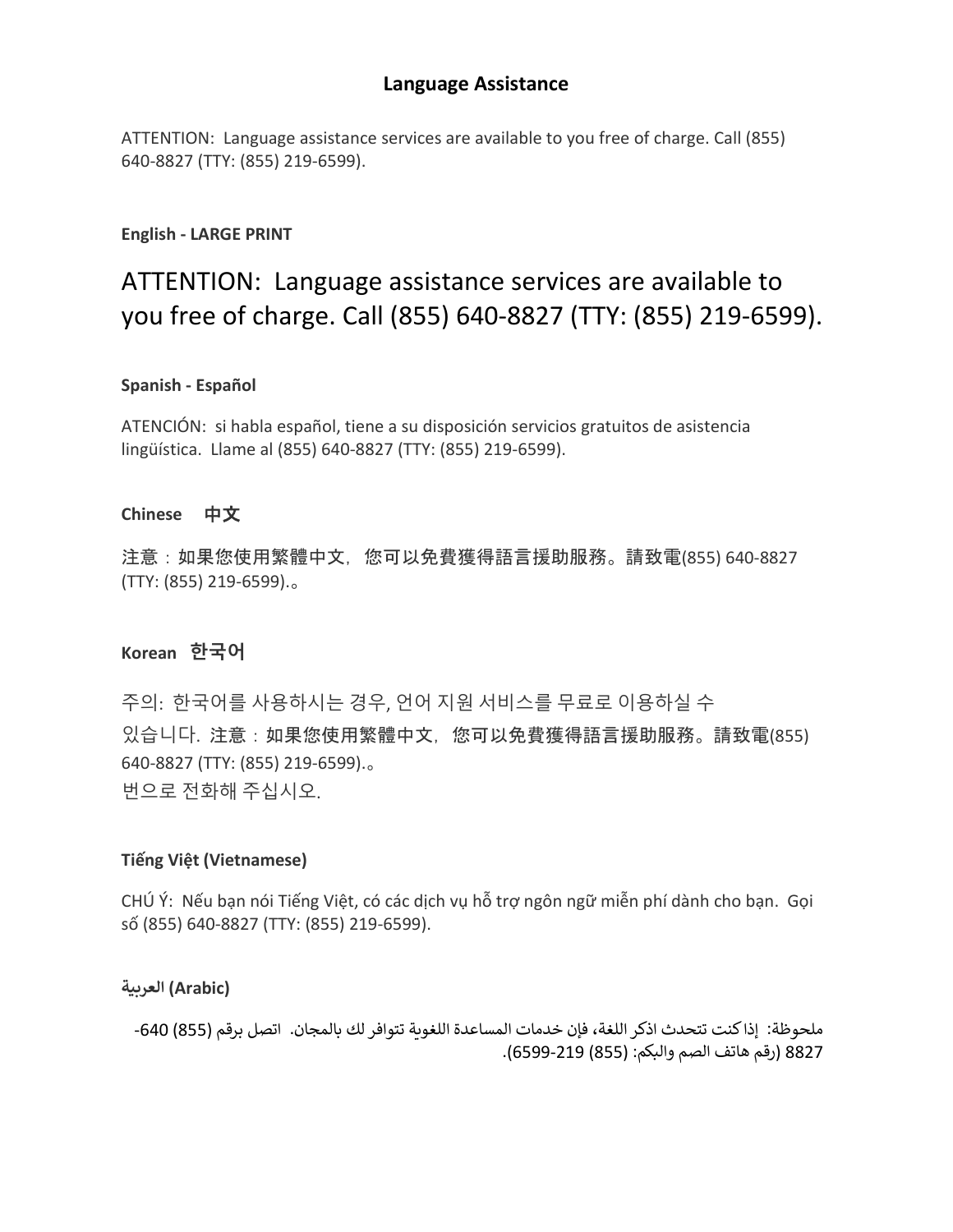# **Deutsch (German)**

ACHTUNG: Wenn Sie Deutsch sprechen, stehen Ihnen kostenlos sprachliche Hilfsdienstleistungen zur Verfügung. Rufnummer: (855) 640-8827 (TTY: (855) 219-6599).

#### **French**

ATTENTION : Si vous parlez français, des services d'aide linguistique vous sont proposés gratuitement. Appelez le (855) 640-8827 (TTY: (855) 219-6599).

# **Gujarati**

સુચના: જો તમે ગુજરાતી બોલતા હો, તો નિ:શુલ્ક ભાષા સહાય સેવાઓ તમારા માટે ઉપલબ્ધ છે. ફોન કરો (855) 640-8827 (TTY: (855) 219-6599).

# **Tagalog**

PAUNAWA: Kung nagsasalita ka ng Tagalog, maaari kang gumamit ng mga serbisyo ng tulong sa wika nang walang bayad. Tumawag sa (855) 640-8827 (TTY: (855) 219-6599).

# **Hindi**

ध्यान दे: यदि आप हिंदी बोलते है तो आपके लिए मुफ्त मे भाषा सहायता सेवाए उपलब्ध है। (855) 640-8827 (TTY: (855) 219-6599). पर कॉल करें।

# **Lao**

ໂປດຊາບ: ຖ້າວ່າ ທ່ານເວົາພາສາ ລາວ, ການບໍລິການຊ່ວຍເຫຼືອດ້ານພາສາ, ໂດຍບໍເສັງ ຄ່າ, ແມ່ນມີພ້ອມໃຫ້ທ່ານ. ໂທຣ (855) 640-8827 (TTY: (855) 219-6599).

#### **Russian**

ВНИМАНИЕ: Если вы говорите на русском языке, то вам доступны бесплатные услуги перевода. Звоните (855) 640-8827 (телетайп: (855) 219-6599).

# **Português (Portuguese)**

ATENÇÃO: Se fala português, encontram-se disponíveis serviços linguísticos, grátis. Ligue para (855) 640-8827 (TTY: (855) 219-6599).